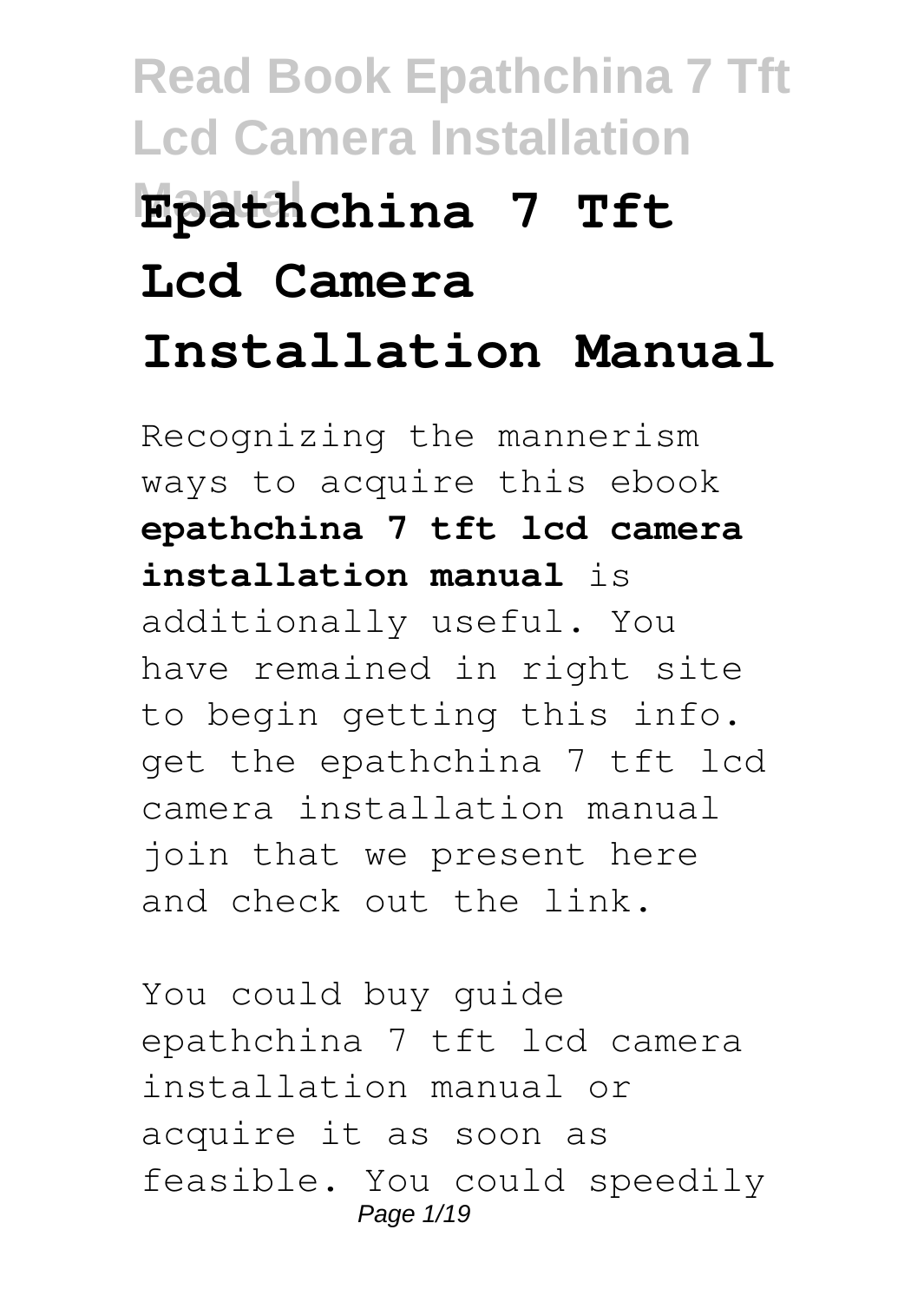**Manual** download this epathchina 7 tft lcd camera installation manual after getting deal. So, when you require the books swiftly, you can straight acquire it. It's appropriately certainly simple and fittingly fats, isn't it? You have to favor to in this spread

\$55 Double Din 7\" LCD Touchscreen Bluetooth Car Stereo

Back up cameras installation show ---7 inch display

monitor wired way

LeekooLuu car rear backup camera installation show-7 inch monitor

Wireless LCD Mirror Monitor Page 2/19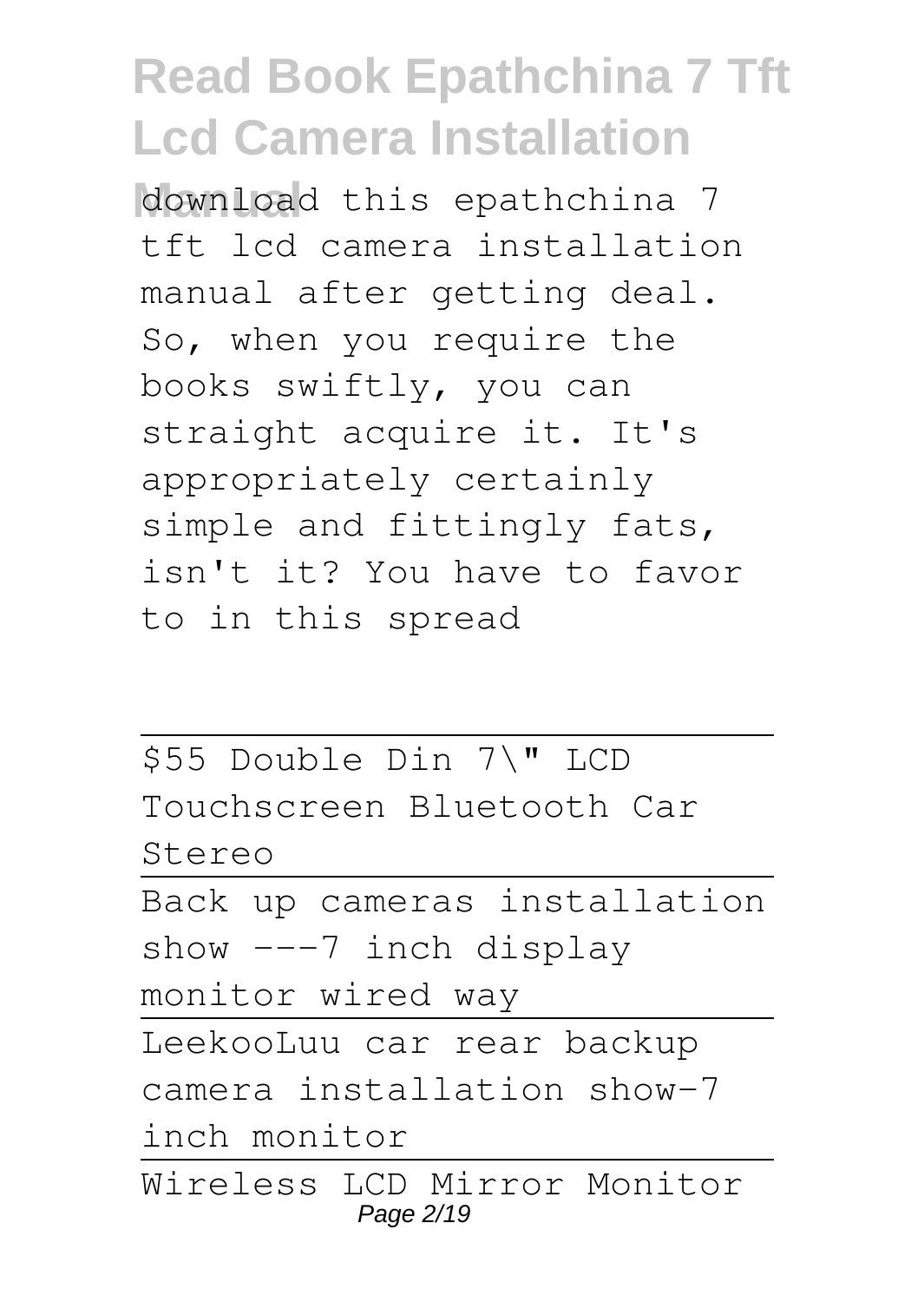**H IRICar** Rear View Camera Kit**backup camera with 7 inch monitor and 2 cameras kit** Padarsey 5 Inch TFT LCD Car Color Rear View Monitor 2 *Road test of my backup camera - 7\" TFT wifi color monitor with IR night vision Easy to install Aokur Backup Camera with 4.3 inch TFT LCD review* Buyee 2 X IR 18 LED Car Rear View Reverse Cameras 7 inch TFT LCD Car Mirror Monitor with Parking Cam **PARKING CONTROL CAR REAR VIEW CAMERA TFT-LCD MONITOR ?.?.?** 7'' TFT LCD MP5 MP3 Bluetooth Car Rear View Mirror Monitor SD USB FM Transmitter 7 inch TFT LCD monitor **Car Backup Cameras Explained: How To Install On** Page 3/19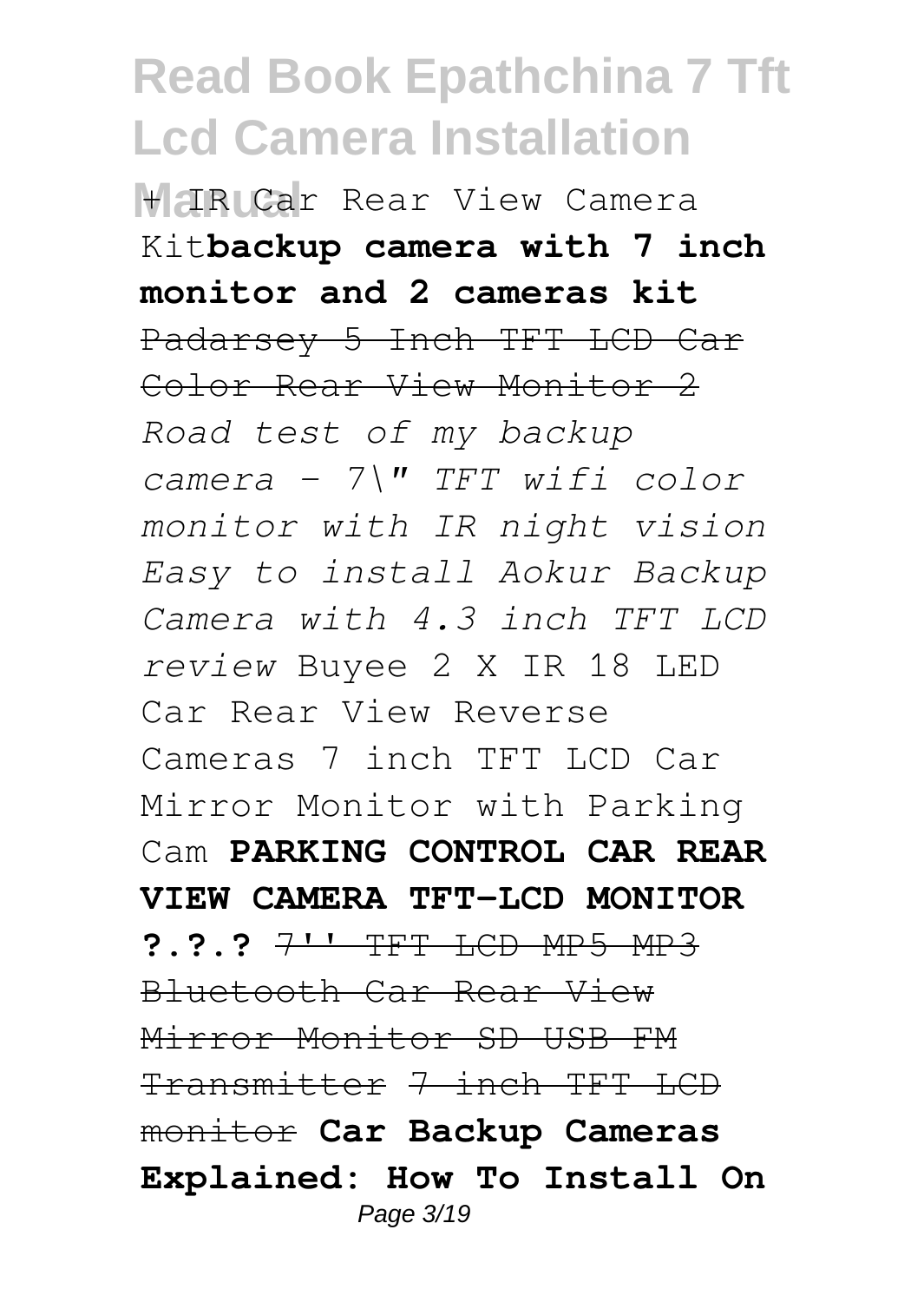#### **Manual Your Car!**

Build a DIY screen out of recycled parts for cheapHow To Install A Wired Backup Camera System 4.3\" LCD Unpacking 7\" monitor for FPV system Install Rearview Backup Camera on Honda Odyssey How to Wire a Low Cost Double-Din Head Unit with Back-Up Camera: Carzin and More *Camecho 12/24Volt Wireless Back Up Camera 4.3\" Flip Up Reversing Camera Monitor* How to Install Car Backup Parking Camera - AUTO-VOX M1 Review *TFT LCD MONITOR 4.3* **Afunta 7 Inch TFT Color LCD Monitor** *7 Inch Parking TFT-LCD Car rearview 7\"inch Car Touch screen LED HD Monitor with* Page 4/19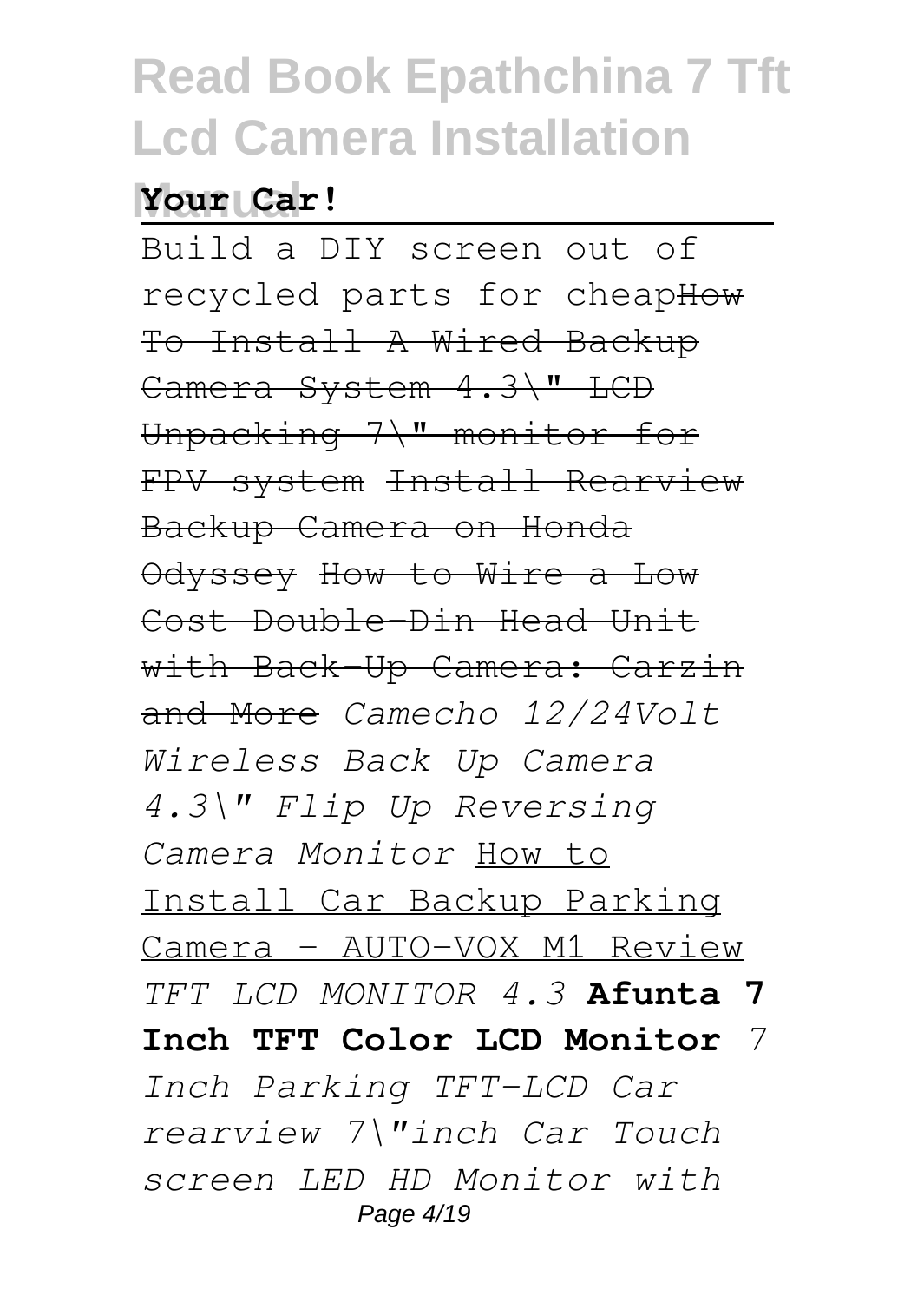**Manual** *inbuilt Bluetooth| Unboxing, Quick review|PR Moto Vlogs* Cheapest Camera Monitor - Sunfounder HD TFT LCD 7 Inches 3.0 Inch Touch Screen MP4 Players with Camera + 4GB **Banggood.com - 7 inch LED LCD monitor with built in 5.8G receiver and hood** How to install foldable TFT color LCD car reverse rear view monitor**7 inch Lcd Display Monitor With Touch Screen For Car Epathchina 7 Tft Lcd Camera** Free delivery and returns on eligible orders. Buy ePathChina® 7 Inch TFT LCD Color Screen 2 Video Input Car RearView Headrest Monitor DVD VCR Monitor With Remote and Stand & Support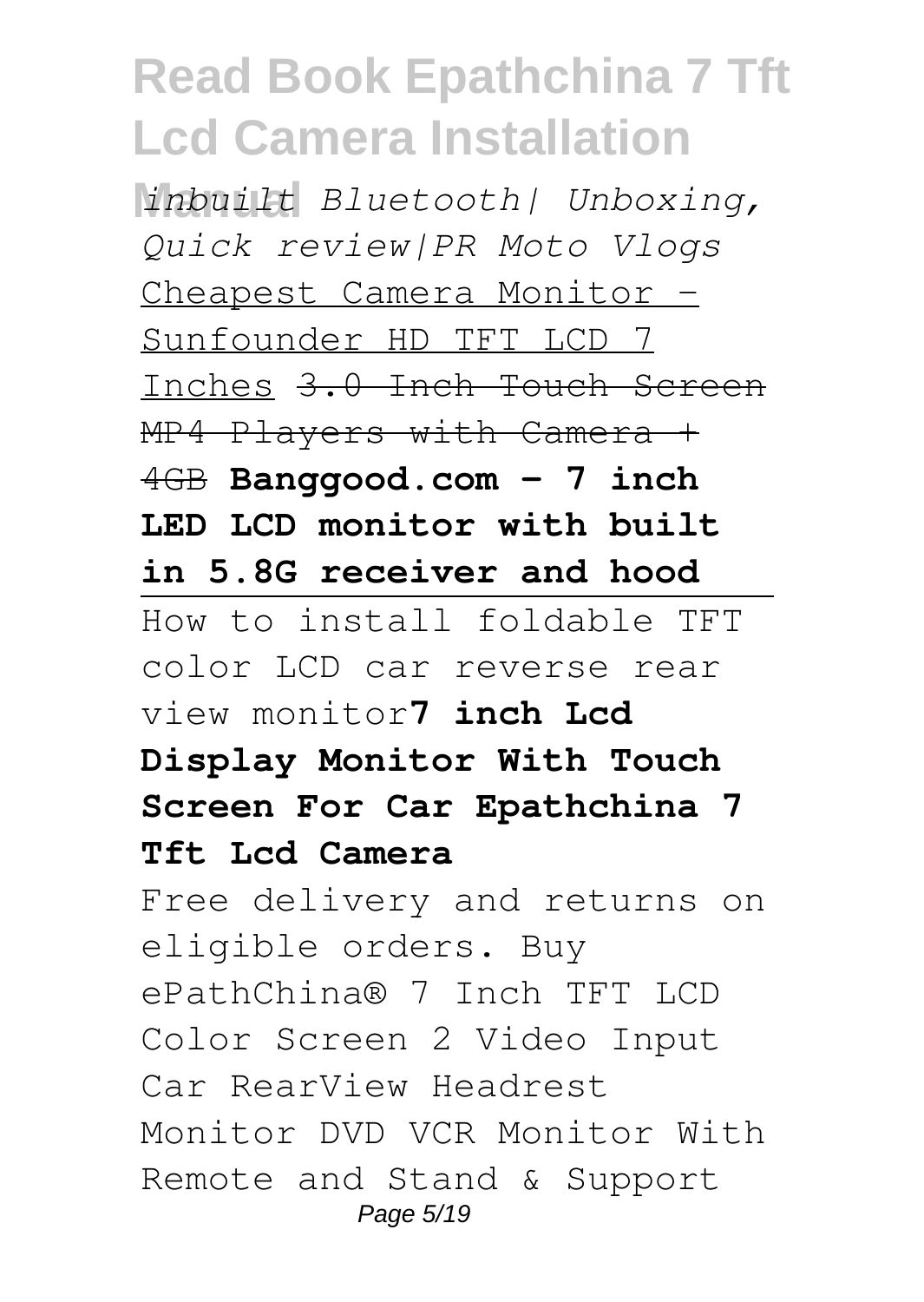**Manual** Rotating The Screen Car Vehicle Rear View Monitor at Amazon UK.

### **ePathChina® 7 Inch TFT LCD Color Screen 2 Video Input**

**...**

7 inch TFT Color LCD Car Rear View Camera Monitor; Display Screen: - Screen Size: 7 inch - Display Component: Color TFT LCD - Screen ratio 16:9/4:3 adjustable - Resolution: 480 x 234 Pixels - Contrast Ratio: 100:1 - Black screen when there is no signal input; Housing Material: ABS; Video Frequency: PAL/NTSC; Main function:

#### **7 Inch TFT LCD Color 2 Video** Page 6/19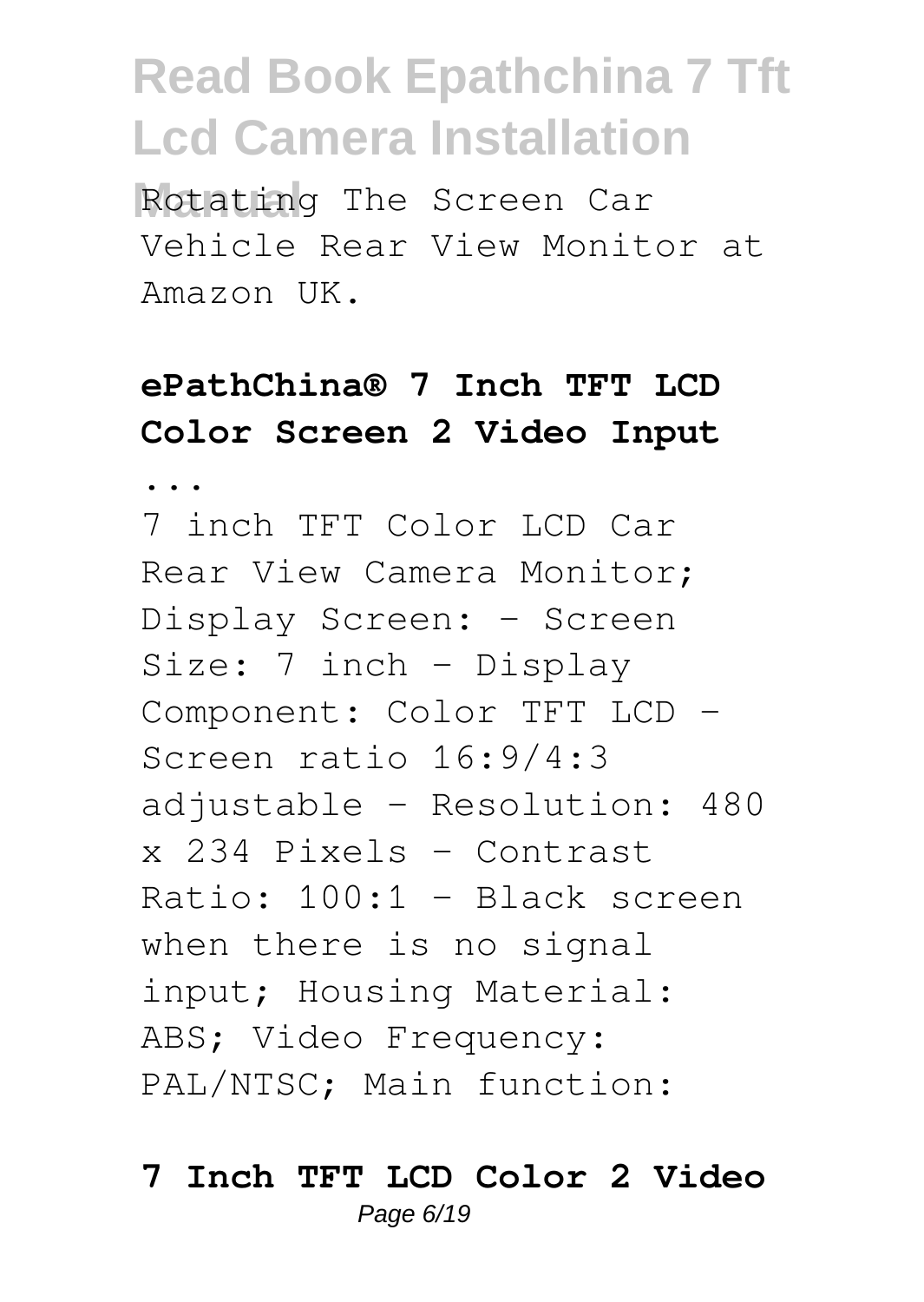**Manual Input Car ... - ePathChina** Function:7 inch TFT screen rear view monitor with sensors and rear view camera ; Rear View Monitor Specification; Display screen: - Screen Size: 7 inch - Screen Type: TFT LCD Screen, 16:9 - Screen Resolution: 480(W) x RGB x 234(H)=336960 Pixels; Housing Material: ABS; Power: DC 12V; Consumption: 7W ; Video: Support two ways of video input, V1/V2 selecting.

### **7 Inch TFT Screen Rear View Monitor with ... ePathChina**

7 Inch 4 Split Quad Video Displays + Automatic Page 7/19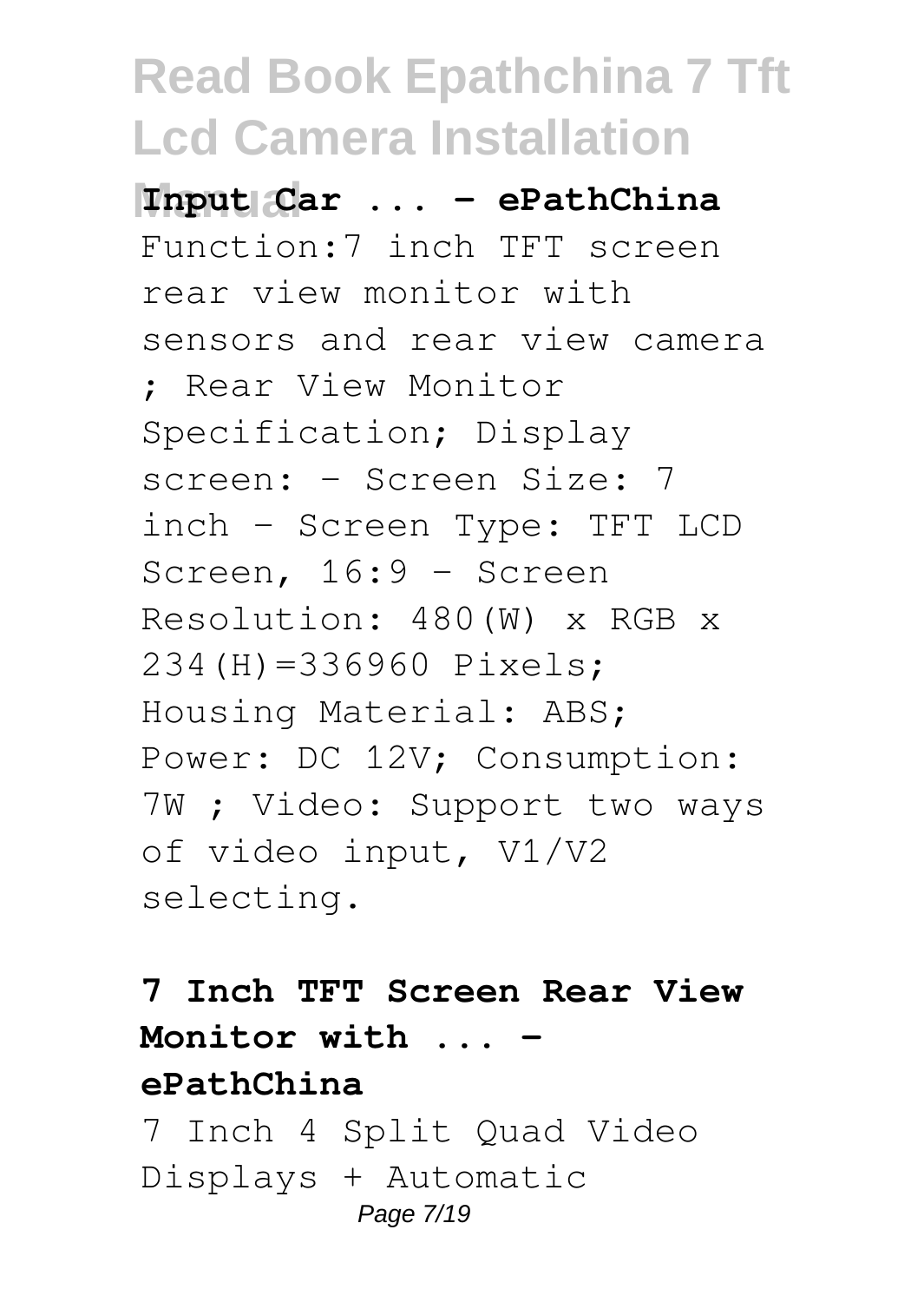**Manual** Identify Input Signal TFT LCD Car Monitor with Standalone Headrest Reviews of 7 Inch Rearview LCD Monitor With Camera And Radar Parking System Submit by:Walter Date Added: Thursday 09 December, 1999

#### **7 Inch Rearview LCD Monitor** With Camera And ... **ePathChina**

Brand: ePathChina® 3.7 out of 5 stars 7 ... Lychee 7 inch TFT Color LCD Car Rear View Camera Monitor Support Rotating The Screen and 2 AV Inputs with an IR remote controller 4.1 out of 5 stars 96. £28.99. BW 7 inch High Resolution 800\*480 TFT Color LCD Car Rear View Page 8/19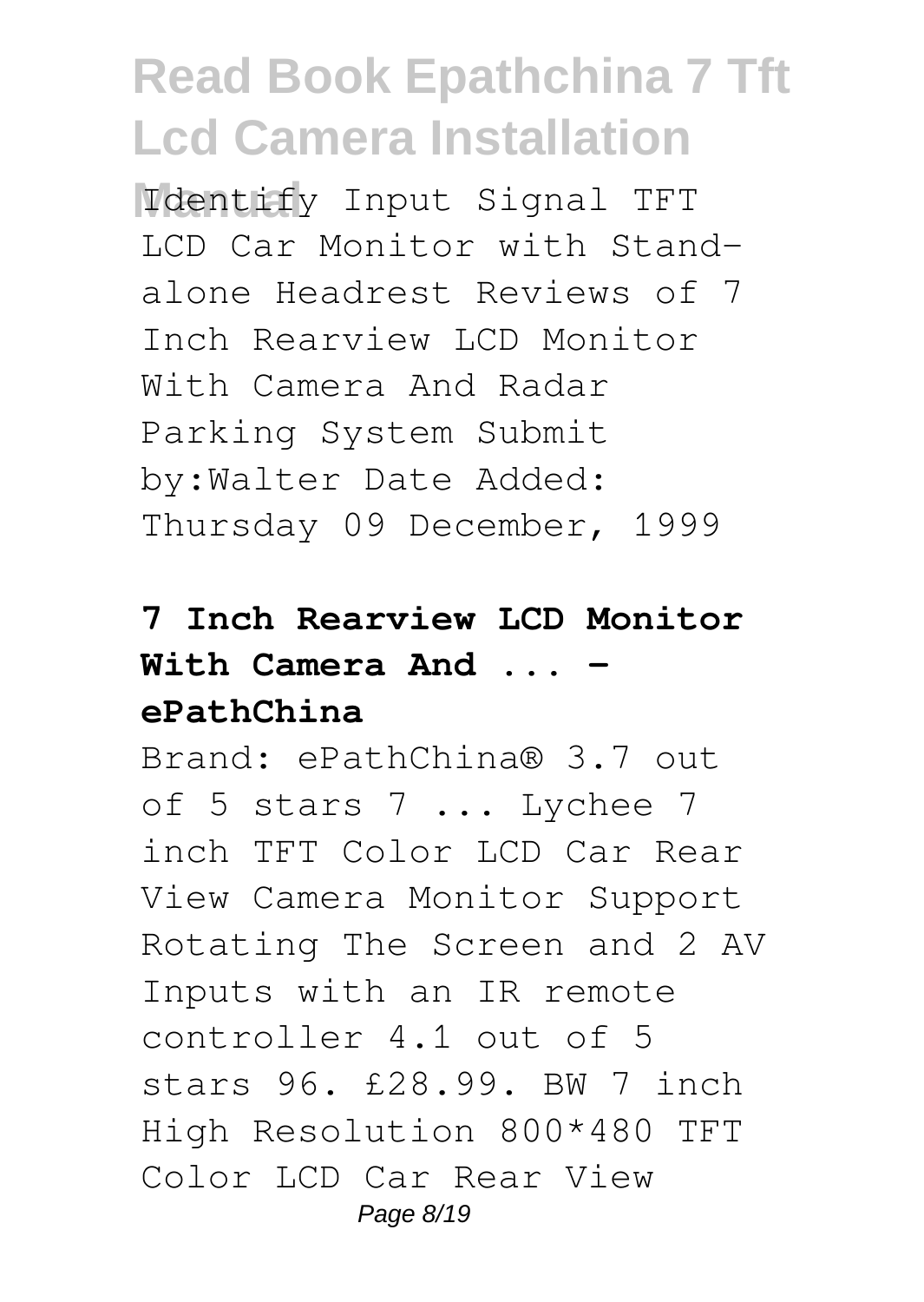Camera Monitor Support Rotating The Screen and 2 AV Inputs

### **Super Thin 7 Inch Color TFT LCD 2 Channels Video Input**

**...**

Car Rear View Camera DVD VCR Monitor 7'' inch TFT LCD Color Screen DC12-36V UK. £36.07. ... ePathChina® 7 Inch TFT LCD Color Screen 2 Video Input Car RearView Headrest DVD. £36.18. Click & Collect. ... 7'' Digital TFT LCD Color HD Car Rear View Mirror Monitor with 2AV input remote.

#### **7 in Screen Rear View Mirror Monitors for sale | eBay** Function: 7 inch TFT Color Page 9/19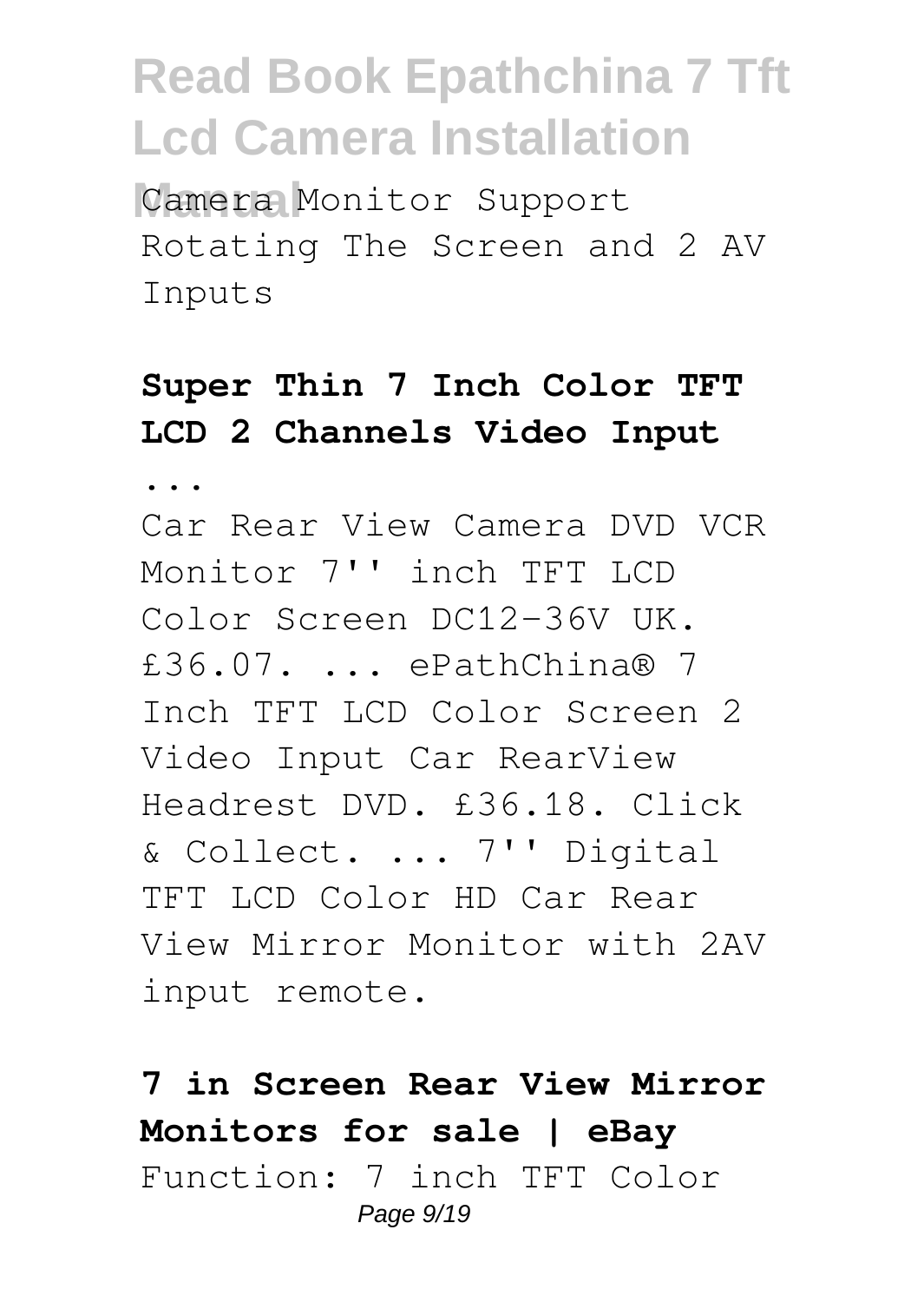**MCD Car Rear View Camera** Monitor. Display Screen: -Screen Size: 7 inch. - Display Component: Color TFT  $LCD. - Screen ratio 16:9/4:3$ adjustable. - Resolution: 480 x 234 Pixels. - Contrast Ratio: 100:1. Housing Material: ABS. Video Frequency: PAL/NTSC. - 2 ways to install: standing or mounting. - Low power consumption.

### **Amazon.com: ePathChina 7" TFT LCD Color 2 Video Input Car ...**

Scenes will cut to rear view camera automatically while you're backing the car and change back to the original scene after that. Display Page 10/19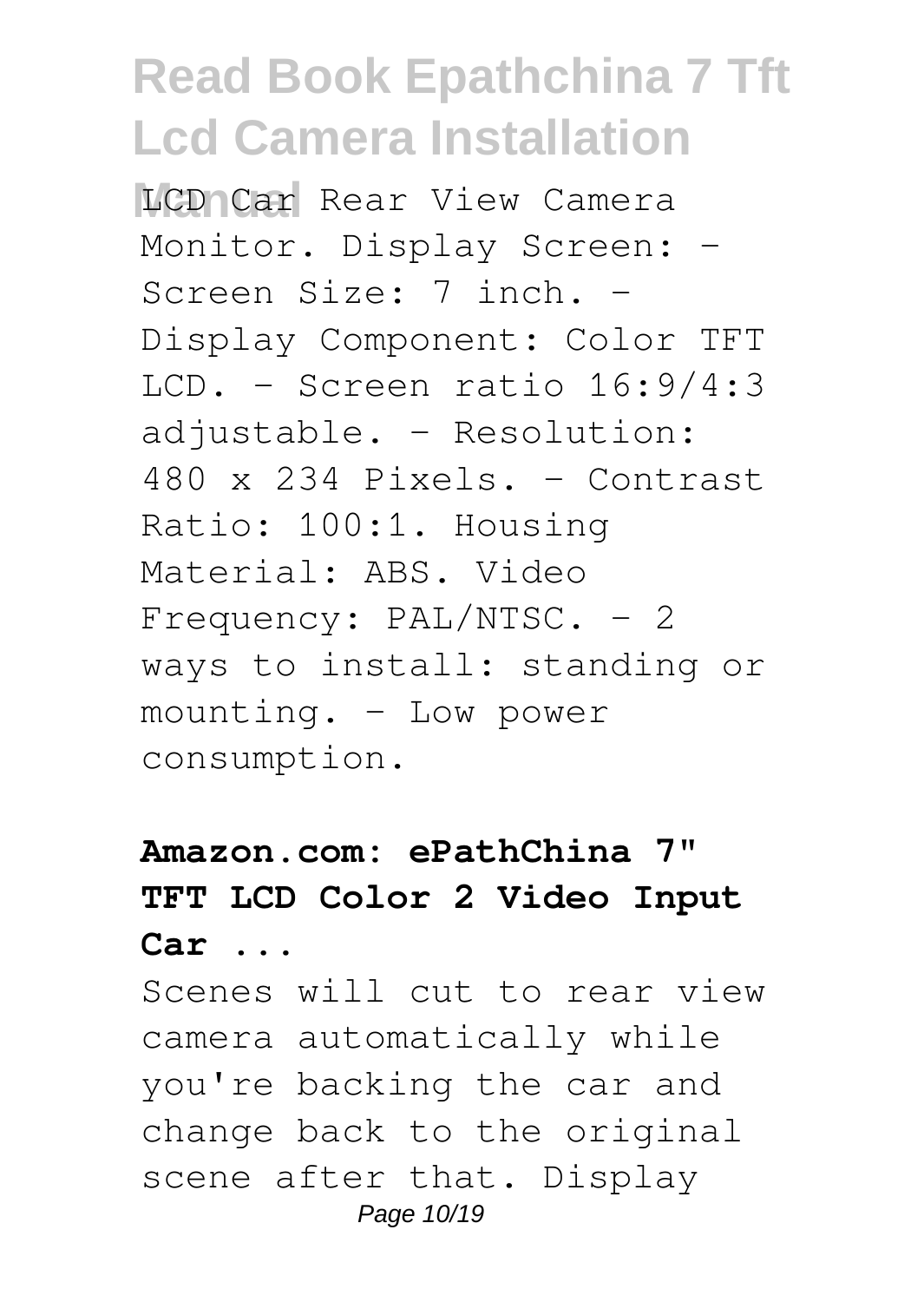**Screen:** - Screen Size: 7 inch. - Display Component: Color TFT LCD. - Resolution: 480 x 234 Pixels. Response Time: B?W 50ms W?B 30ms. Contrast Ratio: 400:1. Video: - Frequency: PAL/NTSC. - Input: 2-CH video input.

### **Amazon.com: ePathChina 7" TFT LCD Color Screen Car Rear ...**

BW HD High-resolution 1024\*600 350:1 Contrast Ratio 7 Inch TFT Color LCD Car Monitor Computer HD Digital VGA/AV Interface (Support as Computer Screen, 130 Degrees Viewing Angle) Full Color LED Backlight Display Support 1024\*768 Page 11/19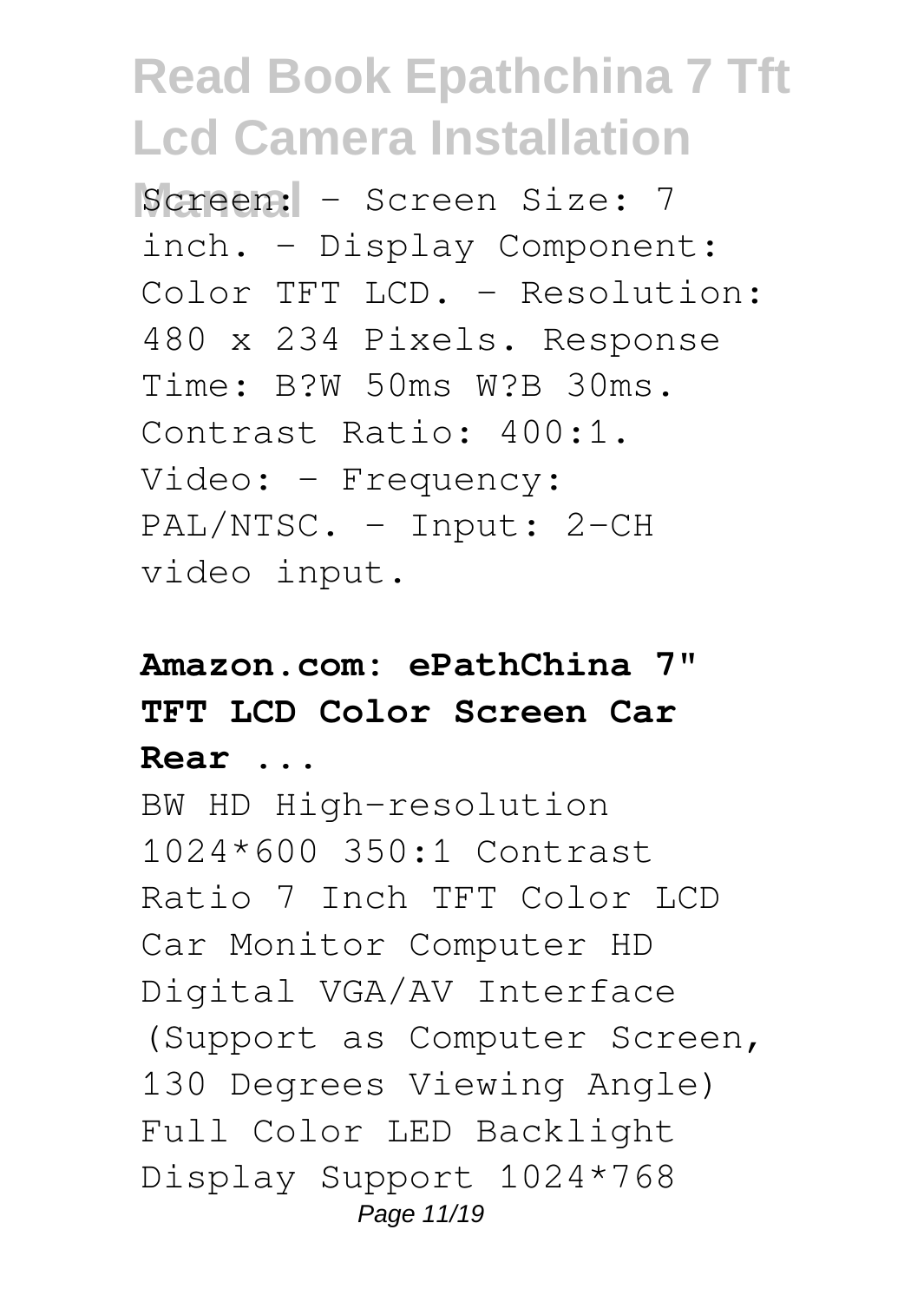**Manual** 1280 \* 1024 Input Source for Car Back up Camera Car Reversing Cemera. Only 14 left in stock.

#### **Amazon.co.uk: tft color monitor**

EPATHCHINA LIMITED is a Chinese based company, registered in China, Hong Kong, United States, United Kingdom & Germany. Though established in 2007, ePathChina has served more than 1000,000 worldwide customers with qualified electronics and considerate service. ePathChina mainly aims at serving wholesalers and drop shippers.

#### **ePathChina: China**

Page 12/19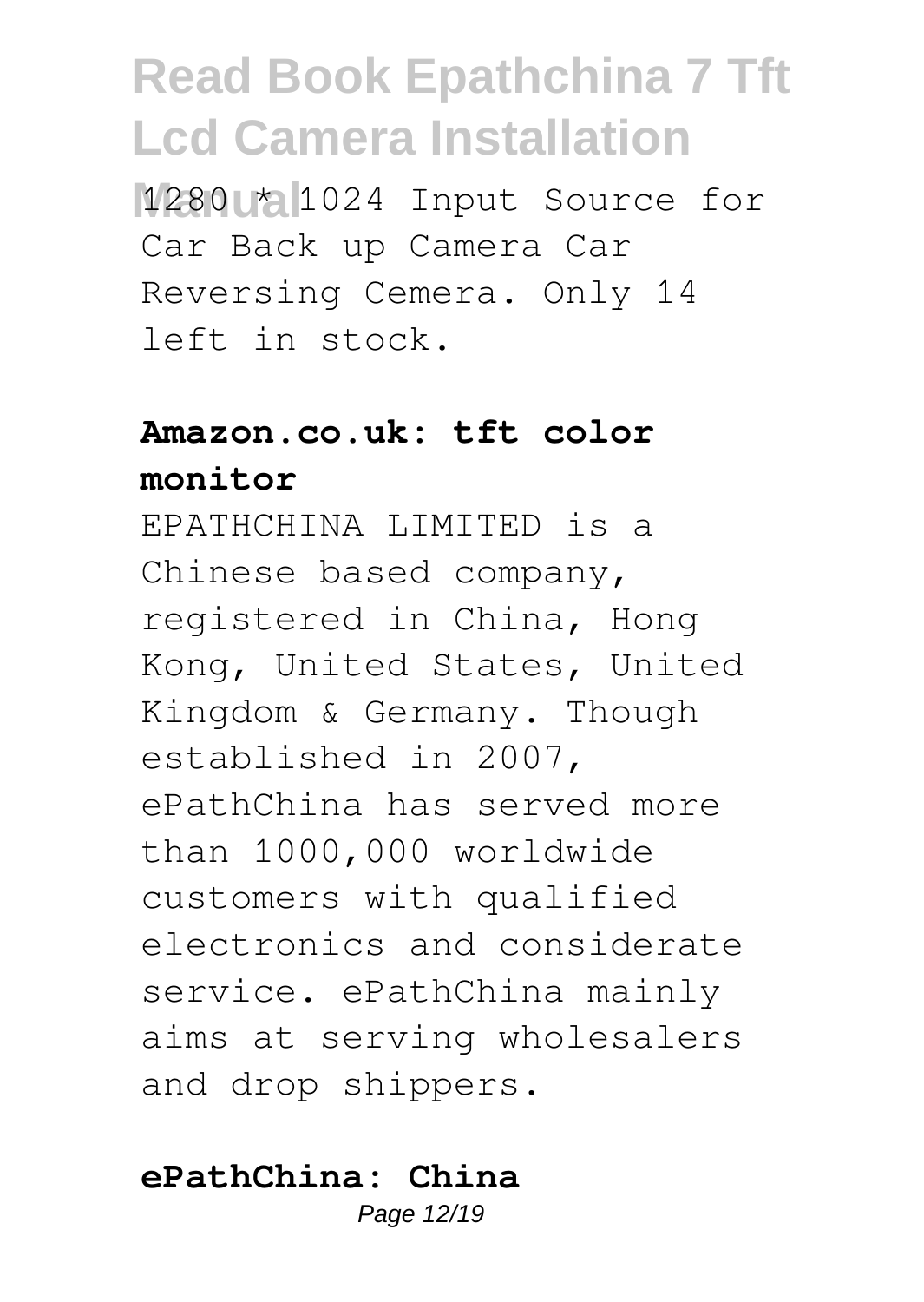#### **Manual Electronics Wholesale - Buy Wholesale ...**

Shop ePathChina® 4.3 Inch Digital TFT LCD Color Display 2 Video Input Car Rear View Monitor Mini DVD VCR Car Monitor With Reversing Camera Support Car DVD VCD STB Satellite Receiver and Other Video Equipment. Free delivery and returns on eligible orders.

### **ePathChina® 4.3 Inch Digital TFT LCD Color Display 2 Video ...**

Scenes will cut to rear view camera automatically while you're backing the car and change back to the original scene after that. Display Screen: - Screen Size: 7 Page 13/19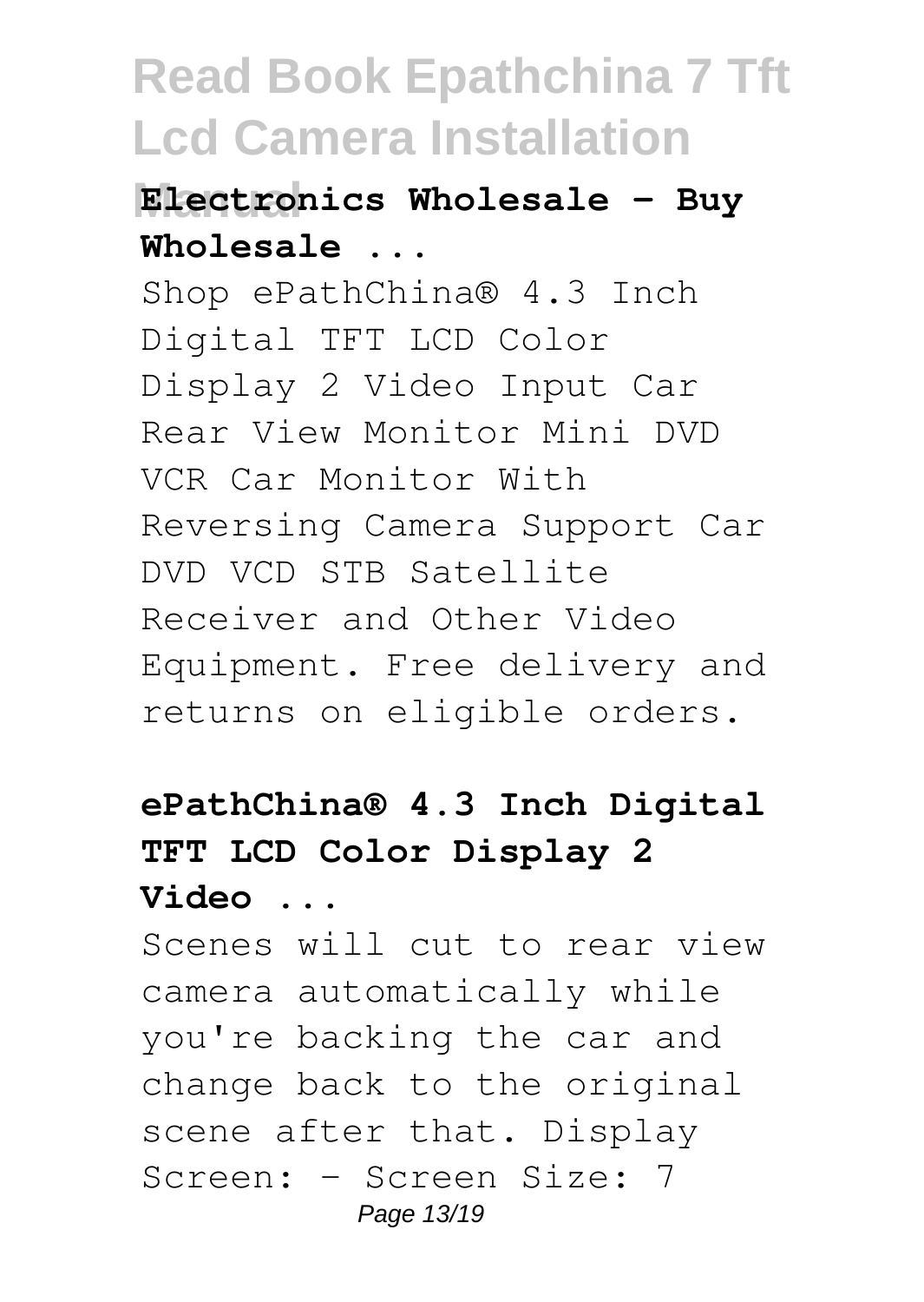**Minch. All Display Component:** Color TFT LCD. - Resolution: 800 x 480 Pixels. Contrast Ratio: 100:1. Video Frequency: PAL/NTSC. Video Input: Two way video input. Power supply: DC 12V.

### **BW 7 inch High Resolution 800\*480 TFT Color LCD Car**

**...**

Free delivery and returns on eligible orders. Buy ePathChina® 5 Inch TFT-LCD Security Digital Car View Monitor with Car Rear View Cameras 2 Video Input, High -resolution Picture & Full Color LCD Backlight Display For Car DVD/camera/VCD/GPS/other video equipment at Amazon Page 14/19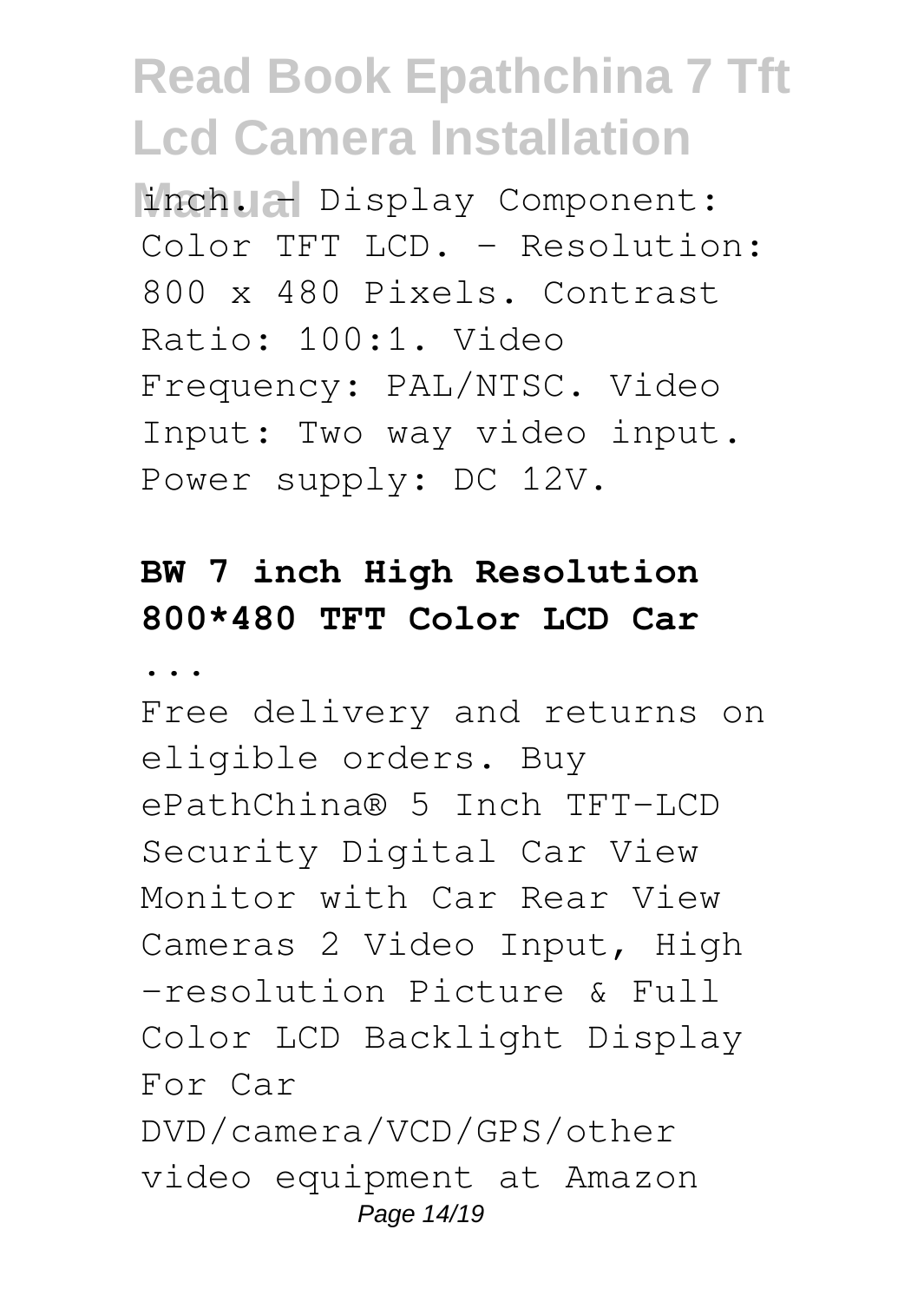### **ePathChina® 5 Inch TFT-LCD Security Digital Car View**

**...**

Find helpful customer reviews and review ratings for ePathChina 7" TFT LCD Color 2 Video Input Car RearView Headrest Monitor DVD VCR Monitor With Remote and Stand & Support Rotating The Screen at Amazon.com. Read honest and unbiased product reviews from our users.

**Amazon.com: Customer reviews: ePathChina 7" TFT LCD Color ...** ePathChina 1 set Foldable High-resolution 4.3" TFT LCD Page 15/19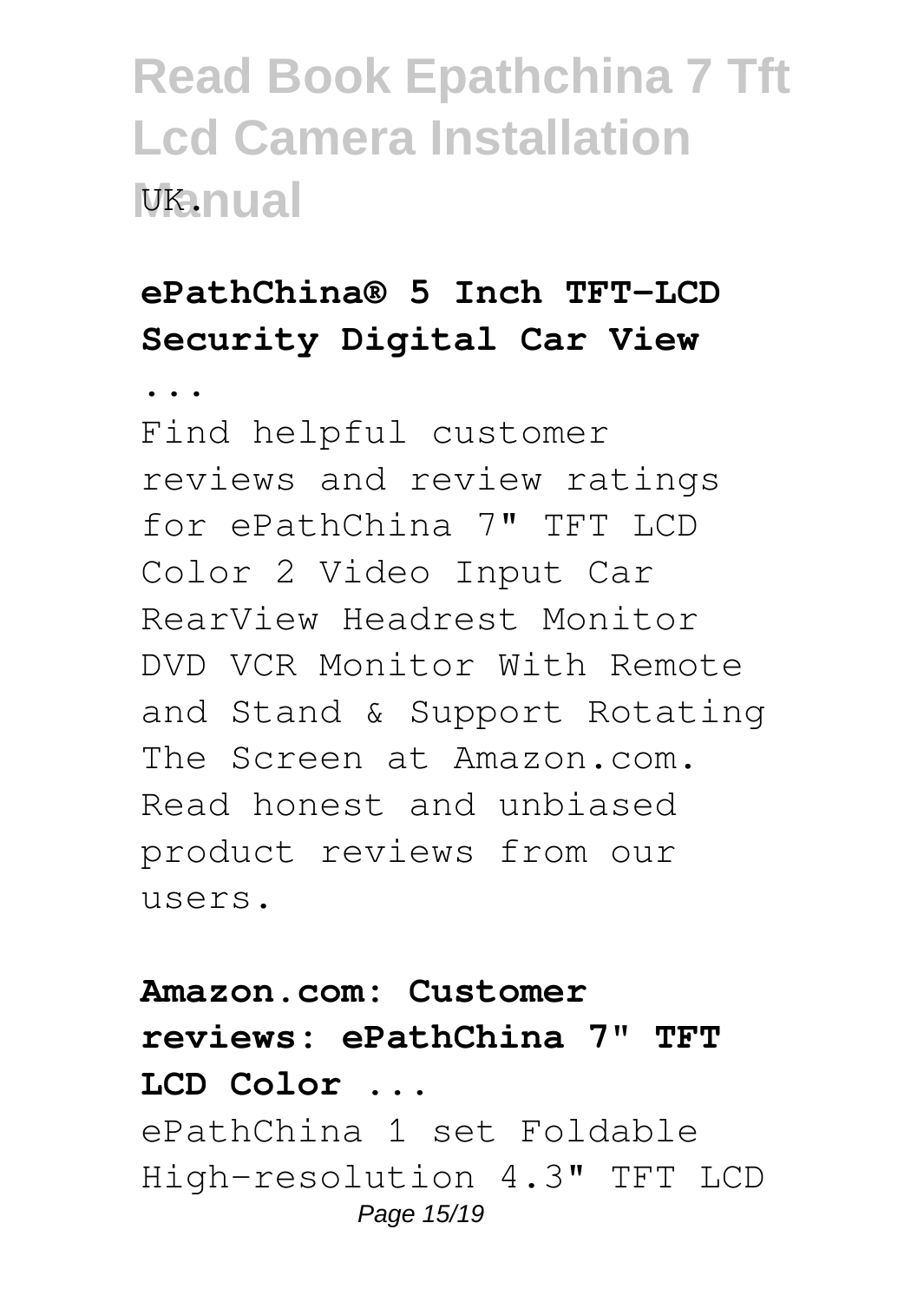Mini Car Monitor with Rear View Backup Camera for Vehicle Reversing Parking System 3.1 out of 5 stars 8 \$23.49

### **Amazon.com: ePathChina 7 Inch Ultra Thin HD 800480 TFT LCD ...**

Portable Monitor, 7 Inch LCD Monitor Hdmi Mini Monitor Portable Hdmi Monitor Portable Display Monitor TFT LCD Display Screen 1024x600 16:9 300cd/m² Display Fit for Raspberry Pi 4B (UK Plug) Eyoyo HD TFT LCD HDMI Monitor With HDMI VGA BNC AV Input Built in Speaker For PC DVR CCTV Camera (11.6inch 1366X768)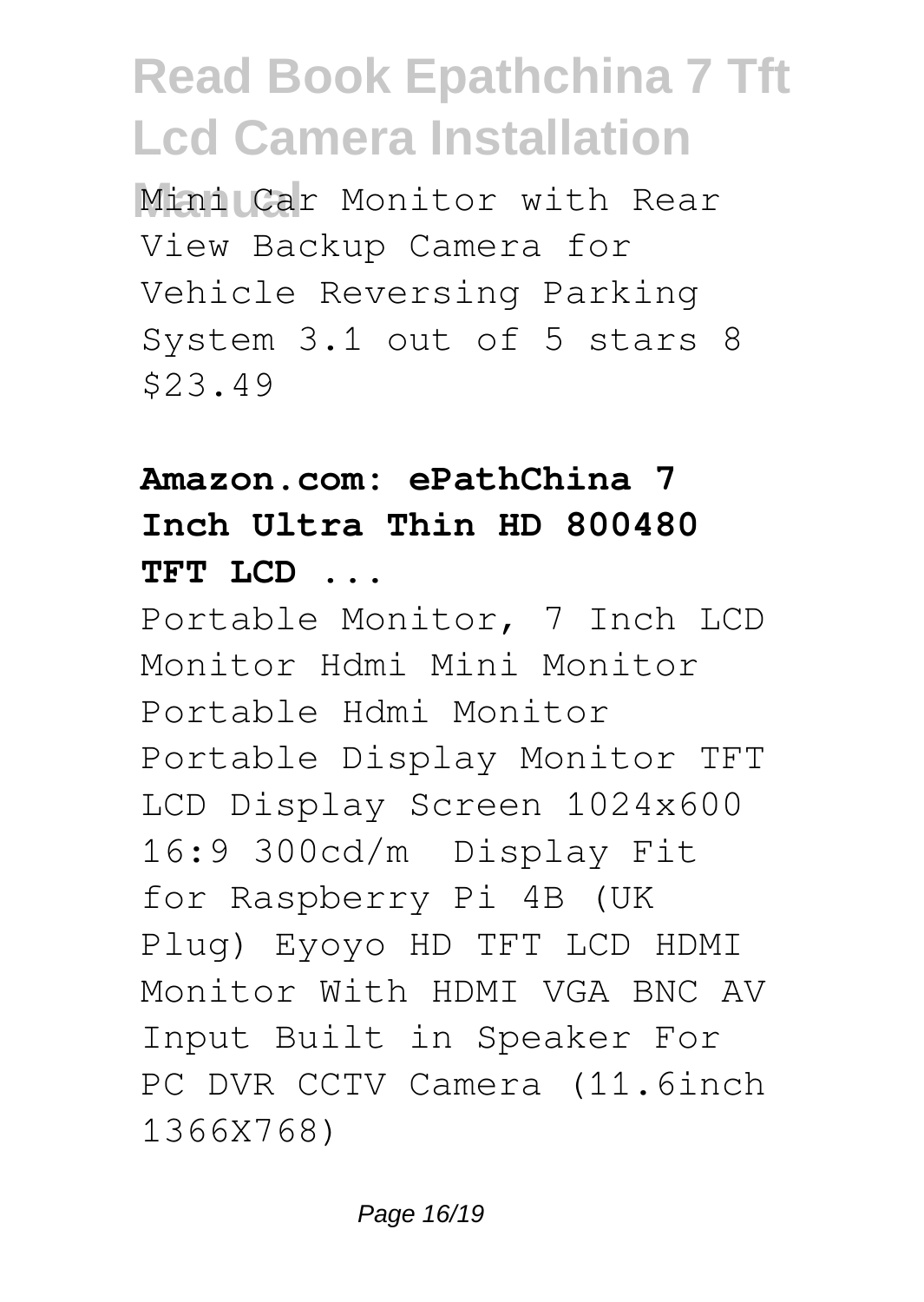### **Manual 7 Inch High Resolution Rotating Color TFT LCD Display ...**

ePathChina 4.3 Inch Color Digital TFT LCD Screen Car Rear View Mirror Monitor with 960 x 480 Screen Resolution, Car /Automobile Rear View Mirror Display Monitor Support Two Ways Of Video Output, V1/V2 Selecting and Anti-glaring Glasses for Eye Sight Protection Review

### **ePathChina 4.3 Inch Color Digital TFT LCD Screen Car Rear ...**

- Support multi-role display,include reversing camera or reversing sensor -It can connect with Page 17/19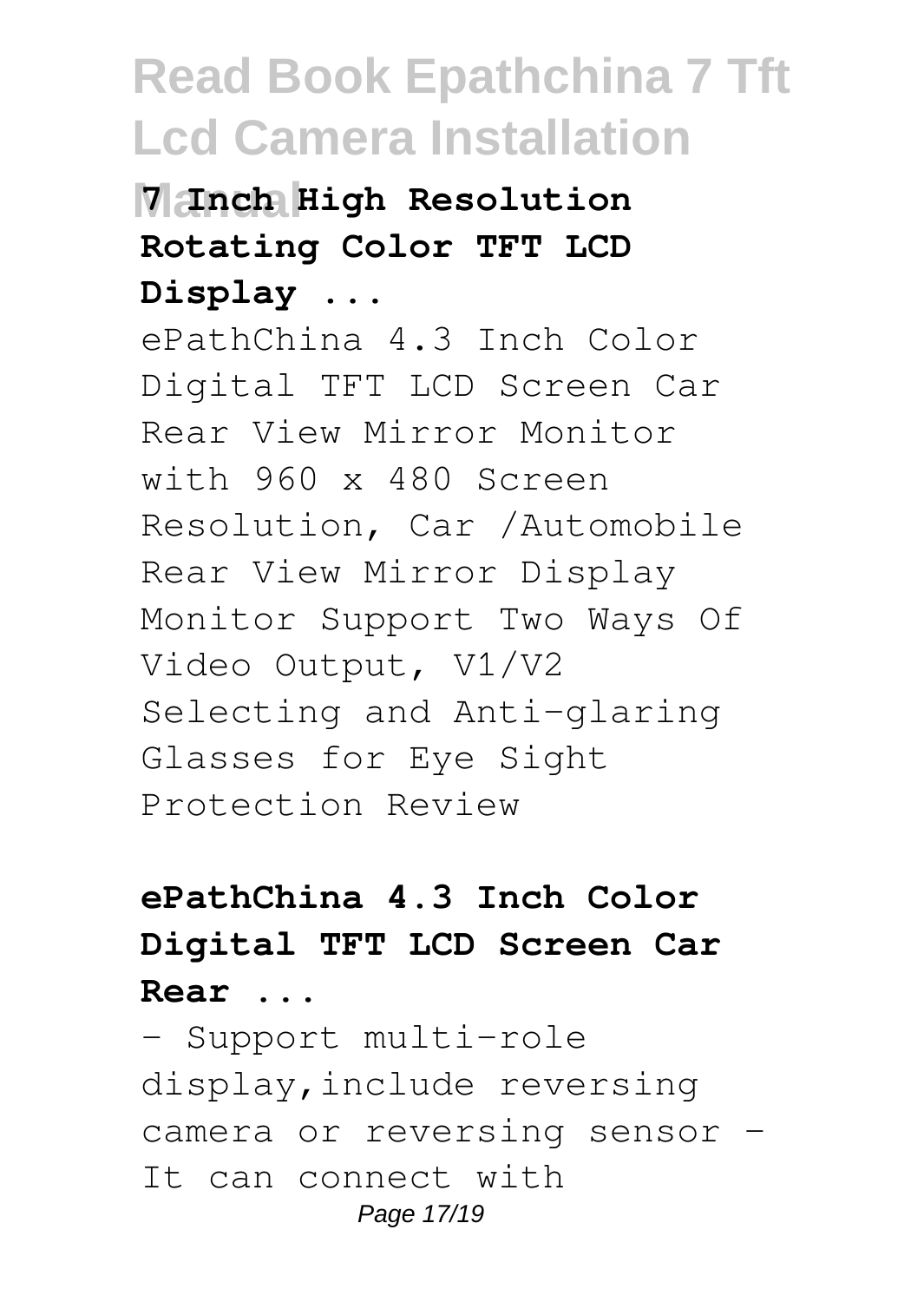**Manual** reversing camera, DVD, VCD etc - It can connect with car backing system - Display black screen on no signal - It is installed in the drive foreground Screen: - Size:  $3.5$  inch TFT LCD  $-$ Resolution:  $320 \times 234$  -Display Format: 4:3 Monitor:

### **ePathChina 3.5 Inch 320 x 234 Pocket-sized TFT-LCD Car**

**...**

HD 800 x 480 Super Thin 7 Inch Color TFT LCD 2 Channels Video Input Car Rear View Monitor + E306 18mm Color CMOS / CCD Car Camera; Model: [EPC CMO 327] Price:USD29.86

#### **4.3 Inch Digital Color TFT** Page 18/19